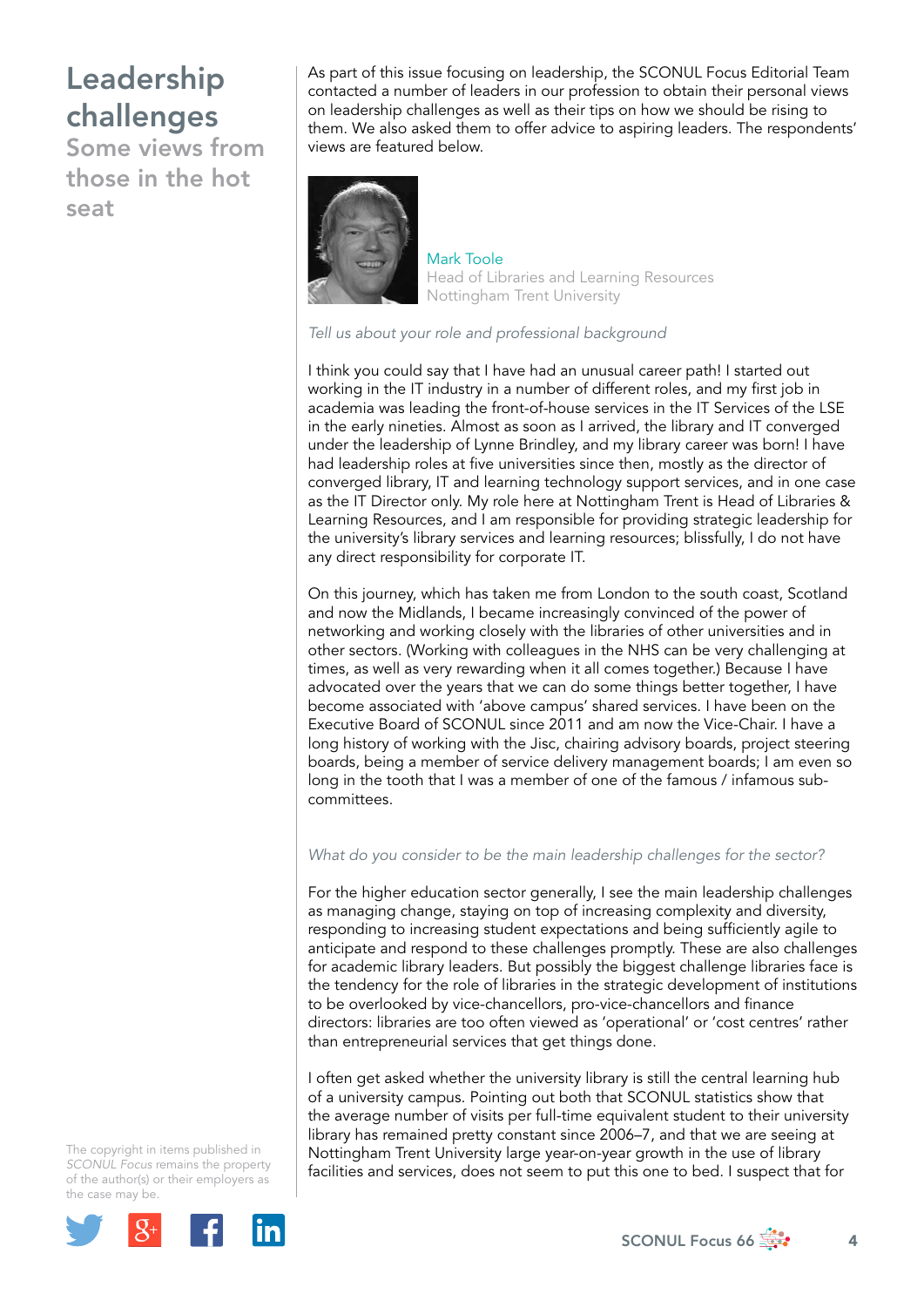Some views from those in the hot seat

many, the word 'library' still conjures up a building that is a warehouse of books and nothing much more.

#### *How should librarians be responding to these challenges?*

We need to find more convincing ways to demonstrate the impact of libraries on the core academic activities of our institutions, in particular how we help students and researchers to be successful and how we are fundamental to teaching excellence. We have been trying to do this for a number of years, so we know that it is hard to do! I am hopeful that out of the current big push in analytics we shall get new insights and data that will help our cause. If we play our cards carefully, the Teaching Excellence Framework may also help in this area. We need to advocate relentlessly on behalf of our libraries both within our institutions and with regional and national organisations. One way of raising the library's profile in institutions is to get involved in university-wide strategic projects, even if this takes us out of our comfort zone and normal areas of operation.

People are at the heart of libraries – students, academic staff, researchers, the wider community and of course our own staff. Customer service excellence is now becoming the norm; the next stage is effective customer relationship management. If we get this right then we should be on the front foot for getting others to advocate for the library (for example, the student voice seems very powerful in many institutions in England at the moment) and help us anticipate and lead demand rather than merely respond to it. Furthermore, we need to aim to empower library staff more: in a challenging, more complex world everyone has a valuable role to play in a high-quality agile service.

### *What advice would you give to aspiring leaders in higher education?*

Being the senior professional accountable for a major service can be a lonely job. So it is important to build good personal networks of peers at other institutions who can provide advice, help and at times just be a listening ear. All the universities I have worked for have a formal governance and management structure, and the informal one, which is where decisions and actions really take place. The informal networks are different at every institution, so it is important to find out how yours work, who are the key players and then start persuading them to support your causes. It helps to be visible outside the library as much as possible and being seen to contribute something more than the traditional view of what a librarian does.

The core activities of any university are teaching and research: being able to demonstrate that you understand how they work, the opportunities and the challenges, at an institutional level and at the coal face, helps create the belief that you and the library can be considered partners in their delivery and development. This contrasts with being seen as part of the dreaded 'centre', perceived as lacking understanding and simply getting in the way. Finally, when discussing library services with colleagues outside the library, keep it simple: we know there are special cases and a lot of complexity, but once the eyes glaze over you have lost them!

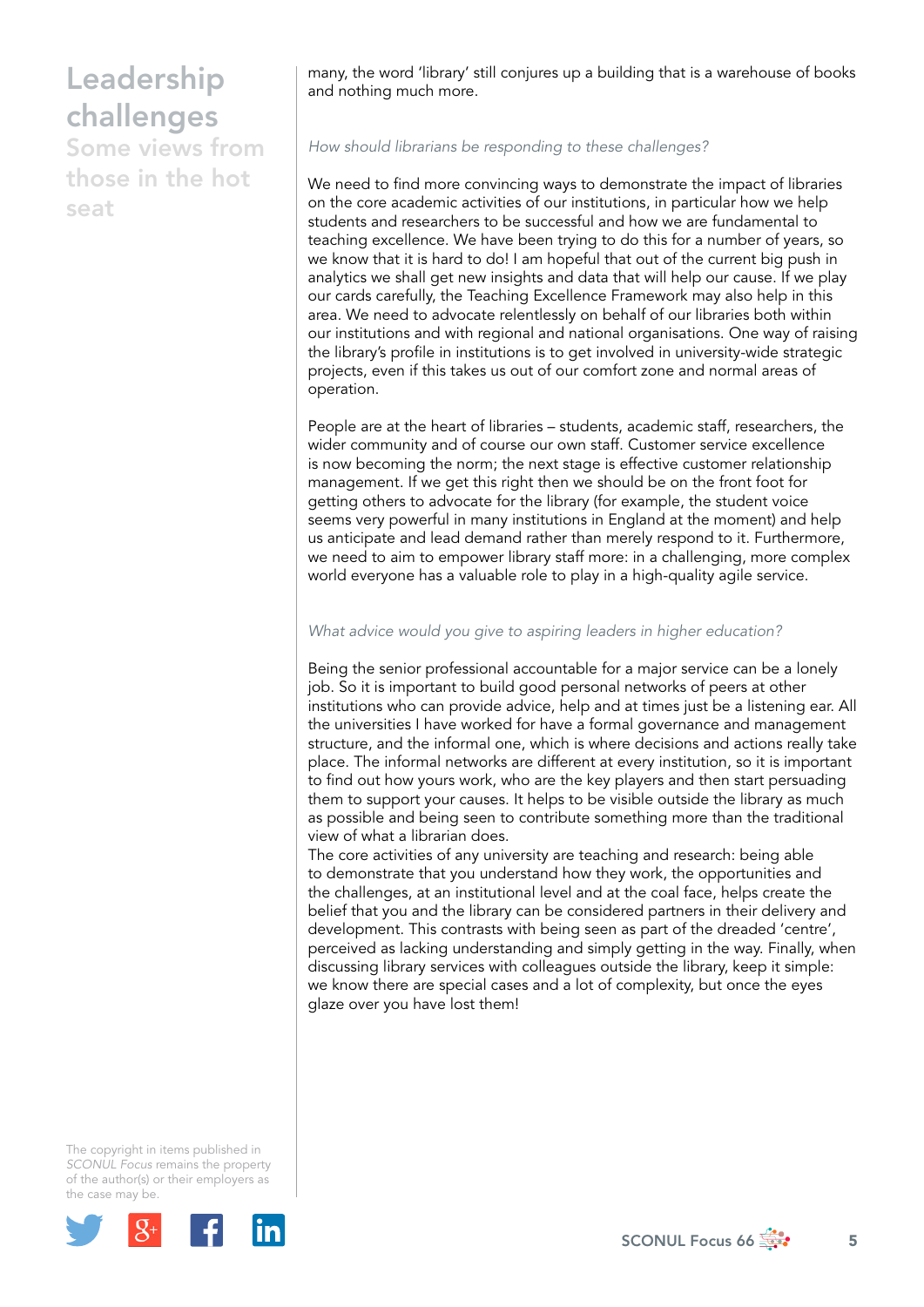Some views from those in the hot seat



Susan Gibbons Yale University University Librarian and Deputy Provost for Libraries & Scholarly Communication

#### *Tell us about your role and professional background*

I had hoped to be a medieval historian, but quickly realized that the job market was not very favourable and my Latin was not strong enough. Knowing that I wanted to stay within the academy, I quickly realized that academic libraries would be a potential career path for me. I have Masters degrees in library science and medieval history. After working in libraries for a few years, I realized that my financial acumen and managerial skills were lacking, and consequently I went back to school to obtain an MBA.

In 2000, I began working at the University of Rochester, in upstate New York. There I held a series of positions: digital initiatives librarian, director of digital initiatives, assistant dean for public services & collection development and, in 2008, Dean and Vice Provost of the River Campus Libraries. During those years, a very good mentor made it clear that if I wanted to become a library dean or director, I would need to get a doctorate, which I did in 2009 in higher education administration.

In 2011, I was appointed University Librarian at Yale, and in 2015, I was given the second title of Deputy Provost for Libraries & Scholarly Communication. Yale University Press reports to me with my deputy provost hat on.

### *What do you consider to be the main leadership challenges for the sector?*

There are profound changes impacting on academic libraries, many of which are beyond our control. Our environment requires us to be much more agile and flexible than academic libraries have historically been required to be, and the pace of change can be very uncomfortable for everyone. The challenge of being an academic library leader today is to be able to explain the need for change, articulate a compelling vision for where the library needs to go and provide concrete steps to enable us to get there.

### *How should librarians be responding to these challenges?*

I think it is essential for librarians to remain very close to their users. At the University of Rochester, and to a smaller degree at Yale, we used anthropological and ethnographic methods to study library users. The findings were always surprising: what we thought we knew about our users was not always correct. I think the desire to help and provide excellent service is deeply embedded in the ethos of librarians and librarianship. When we take the time to study our users and truly understand their various academic work practices, then the need for change can become much clearer and the case for change much more compelling.

### *What advice would you give to aspiring leaders in higher education?*

I would advise aspiring leaders to give a lot of thought to understanding what inspires them to want to become leaders. My first foray into managerial positions was disastrous. I understood the role of manager only in the context of authority: I tell people what to do. After that unsatisfying experience, I

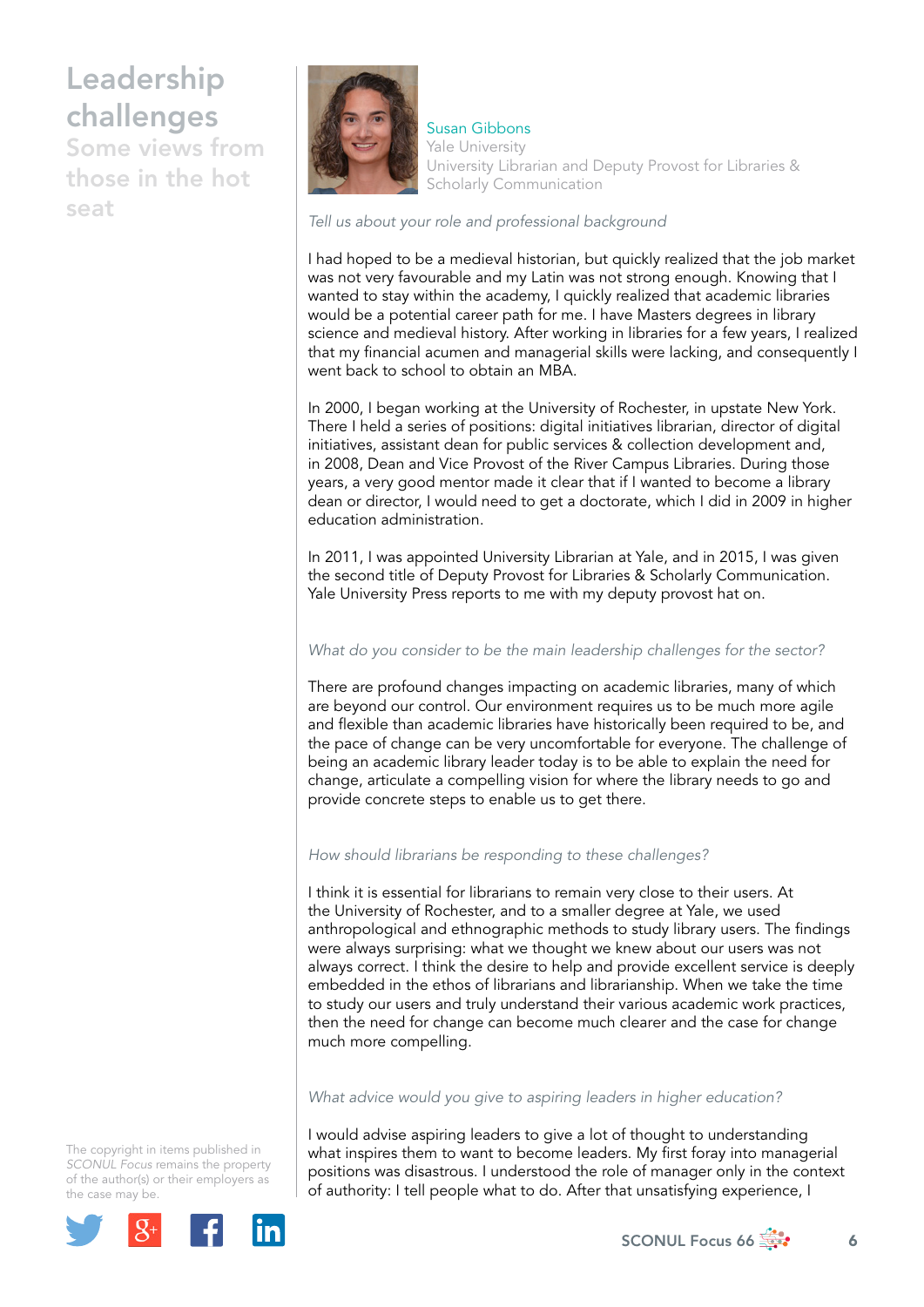Some views from those in the hot seat

was convinced that I was not cut out to be a leader. Several years later, I came to the realization that leadership is really about service. Library leaders dedicate themselves to serving the library and the university. That sense of service really resonates with me, and it is through that lens that I have come to embrace leadership. I am still a very imperfect leader, but I think grounding my leadership in service makes me a better one.



#### Pete Ryan Director of Library and Learning Resources Canterbury Christ Church University

#### *Tell us about your role and professional background*

I work at Canterbury Christ Church University, a post-'92 university in the historic city of Canterbury in Kent, as Director of Library and Learning Resources. As part of the directorate of Education and Student Experience, my role is to lead, develop and support the delivery of an excellent student experience together with academic and professional services for colleagues. I am immensely proud to have been part of the planning team for the development of Augustine House Library and Student Services Centre, opened in 2009, which brought a wide range of student services under one roof. In 2013, Augustine House was the joint winner of the SCONUL Library Design Award. During my time working in both public and academic libraries, I have always contributed to wider professional debate and activity, whether through the Public Libraries Group (as treasurer for five years), the M25 regional consortium (as steering group member for four years) or SCONUL (steering group member since 2014).

#### *What do you consider to be the main leadership challenges for the sector?*

I believe that academic libraries must continue to demonstrate the value that they add to the academic experience, and to describe this value in a way that links to university priorities, such as retention and progression, whilst also developing evidence and performance indicators that measure this value. The interest that the current government has in higher education, as demonstrated by the recent Green Paper, and the impact of developing government policy, cannot be underestimated. The implementation of the Teaching Excellent Framework, funding changes, technological developments, diversifying curricula to work more closely with employers – all these require a flexible and innovative approach to delivering services in the future.

Technology developments and the need to be more tech-savvy continue to impact and influence both the services we can deliver and the skills we need to develop. An ever-increasing mobile environment means we must ensure our services can be accessed by the wide range of devices used by our users. Never has there been a time when we are working with widest range of user skills – from digital fugitives to digital immigrants to digital natives. The global need for an information- and digitally-literate workforce must be seized by the library sector to develop new responses and solutions within a whole new paradigm.

Our staff remain fundamental to the successful response to all these challenges. As a sector we must develop new leaders of the future. We must ensure that our staff have the relevant competences for the future and motivate them to embrace change and widen their scope of engagement, influence and

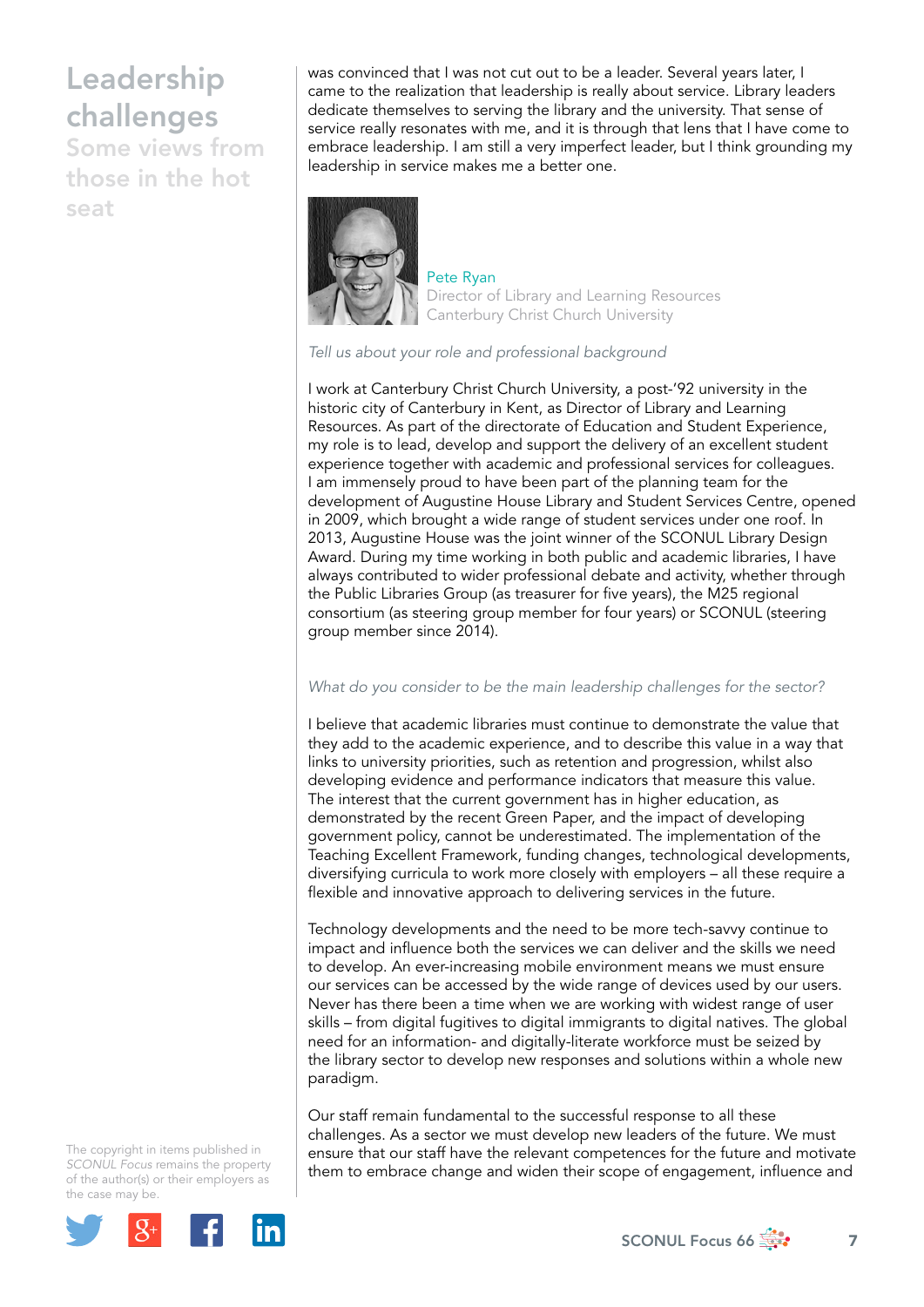Some views from those in the hot seat

responsibilities while supporting them through continual skills development. We must be seen as university leaders rather than just leaders of libraries.

*How should librarians be responding to these challenges?*

As an important front-line service in a university, it is the responsibility of current leaders in library and information services to ensure that they are creating roles and providing learning and development opportunities that enable current and new staff to step beyond the confines of their profession. There are many examples of libraries working across wider portfolios, to include computing services, student services or academic development. The focus for library leaders of the future is, I believe, to move from departmentalcentred leadership, to a more open and flexible model where leaders are able to take on wide-ranging responsibilities and departments, depending on the needs of the organisation, and focus on the user (or student) experience rather than being limited by traditional university structures. The focus needs to shift from library expertise to leadership skills and attitudes, while looking beyond the local to bring and share experience at a national and international level. Developing cross-national relationships and partnerships will be essential in ensuring services remain in step with, match, and, dare I say, lead user needs of the future.

### *What advice would you give to aspiring leaders in higher education?*

The best piece of advice I can give is to seize opportunities to work on university-wide projects, to see the world through the eyes of others and be a big-picture thinker. We all enter higher education with our own professional background and skill set, but it's about breaking down some of those professional limitations in order continually to learn and develop new skills and experiences, drawing upon a set of personal skills based on reflection, trust and self-awareness.

Learn to speak with authority and knowledge on a wider range of higher education issues, engage in conversations on academic processes and development, embrace changes within the university's academic portfolio, seek new ways to deliver library services beyond the safe and traditional, empower and enable your colleagues to represent your services in new and different ways, and in turn empower yourself to extend and develop a range of contacts and connections across the university. We must stay connected to what is happening across higher education, as well as forging links and partnerships with related areas of development, such as technology, market research, health and other public sectors.



Nick Bevan Pro-Vice Chancellor and Director of Library and Student Support Middlesex University

*Tell us about your role and professional background*

I currently manage Library and Student Support at Middlesex University. This is a large service of about 175 full-time equivalent staff, bringing together all aspects of generic student support, including library services, learning enhancement, research support, peer-assisted learning, student helpdesk, specialist welfare and visa advice, wellbeing services, student achievement,

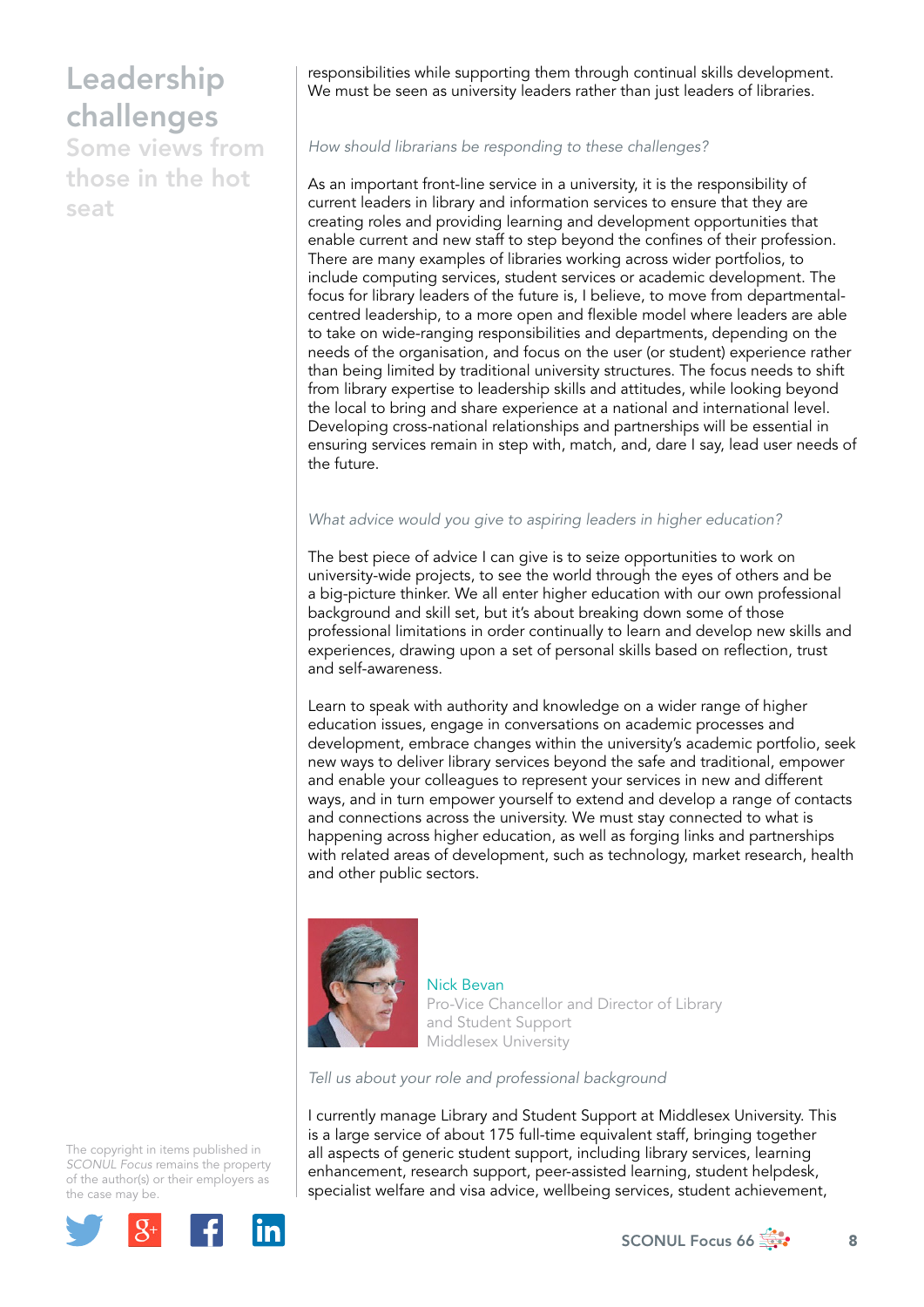Some views from those in the hot seat

student IT support and reception & switchboard. A key part of my job is ensuring that front-line support for students is integrated with second-line specialist help; that the service we provide to students is seamless; and that we are effectively aligned with School and university strategic objectives. Prior to joining Middlesex in October 2009, I was Director of Library Services at Brunel University. I started my professional life as a law librarian (at Bristol Polytechnic) and, however hard I try, I haven't managed to erase a large number of law report abbreviations and 340 classification numbers from my memory.

### *What do you consider to be the main leadership challenges for the sector?*

We think that times have been tough, but from the perspective of much of the rest of the public sector, universities have had an easy ride. In almost any scenario one might think of, funding will be squeezed. We have traditionally managed cuts through efficiency savings within established departments, rather than looking at root-and-branch changes across the institution or sector. In higher education institutions we still think in silos and fail to see the how things connect to make up a system. Across the sector there are inefficiencies as, in a competitive environment, we find it hard to work with other institutions to deliver more for less. This is a big leadership challenge – when one is so bogged down in the here and now, the politics of today, how can one undertake the big thinking that will create new structures for the next decade and take our staff with us?

There is a mismatch between what many students need from their university education and what we actually deliver. University curricula are still too geared towards preparing students for future academic studies (which only a small proportion undertake). How can we re-engineer some of our programmes, whilst still preserving the culture that nurtures some of the world's finest researchers?

The way teaching is delivered will have to change, partly to meet the need for inclusivity in the curriculum, partly to ensure that excellent teaching can be delivered with a shrinking budget. This will be incremental – and there is lots of good practice across the sector – but the pace of change will probably have to accelerate and academic staff will need support through this process.

### *How should librarians be responding to these challenges?*

First, get the basics right. As a profession we should have sorted out how we can effectively provide the learning resources needed for teaching support. Where it does not work at programme or departmental level, it is often because the various stakeholders are not effectively working together to support students. We should be pushing harder to resolve this, and not assuming that the only solution is more resources (which we are unlikely to get). Secondly, look outside the library. Engage with the teaching and research agendas of your university – try to understand the key metrics and drivers, and how the library can support them. This is a more powerful advocacy tool than comparative statistics, which merely show how we benchmark against other universities.

Finally, librarians have a range of valuable skills that could benefit the university, but, traditionally, have had a tendency to be modest about their abilities and / or have chosen to build walls around their territory (depending on how you view it). We need to reach out more and say 'we can do that, we can lead on that'. The future may be as flexible as we choose to make it.

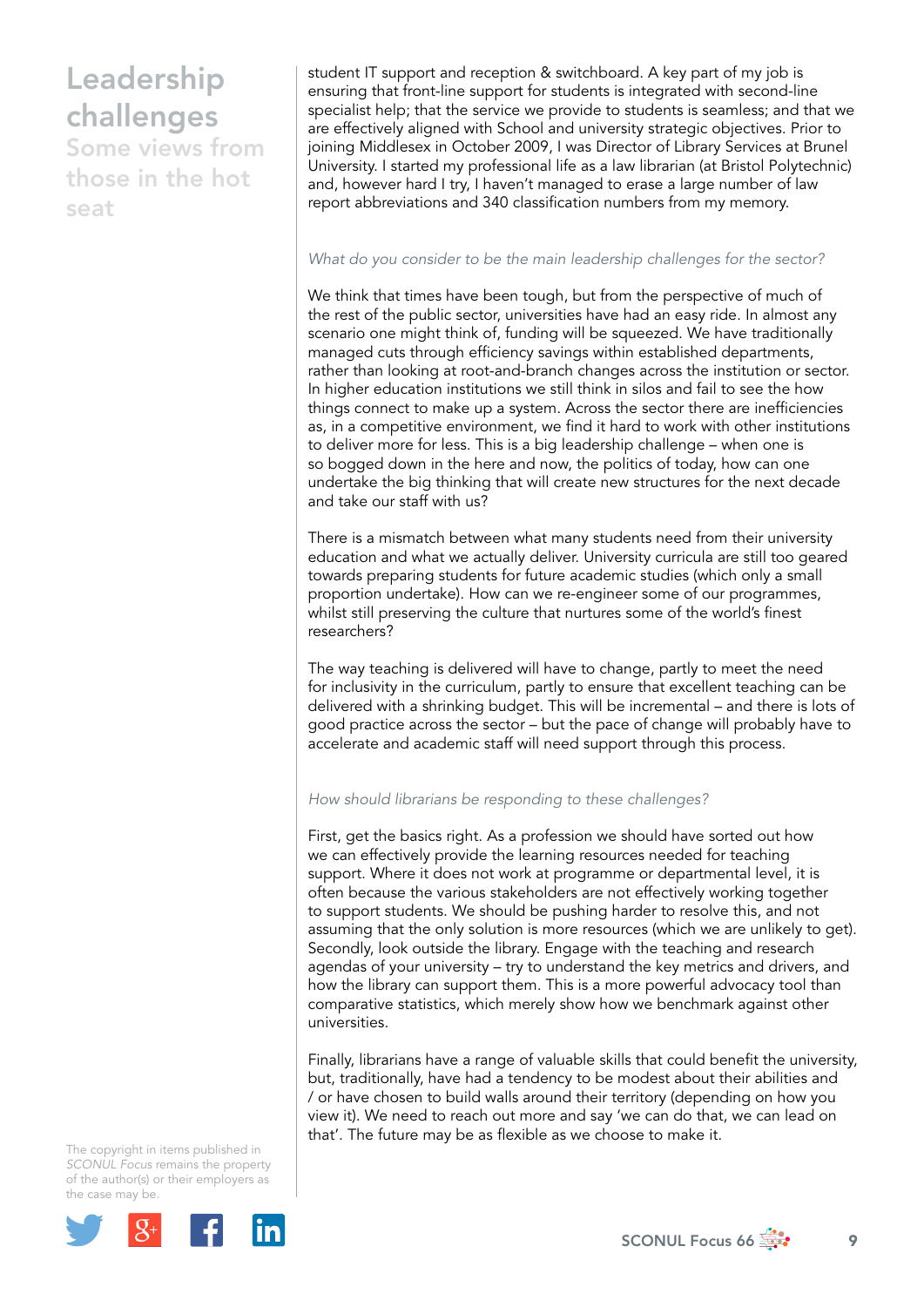Some views from those in the hot seat

*What advice would you give to aspiring leaders in higher education?*

You will probably come from a particular professional domain (library, if you are reading this!). At an early stage, spend time trying to understand how the rest of the university works. In retrospect I looked inwards for too long and focused on building up my expertise as a librarian – and then had a steep learning curve as I moved to more senior positions. Once you understand how it works now, stand back and think about how you would ideally like it to work if you were a student yourself. Most leaders fail either because they do not take time to understand the business, or because they are so immersed in the business that they fail to put their head above the parapet and ask 'why?' There are few clear signs of what the next twenty-five years in higher education will look like, so you just have to learn to work with a 'beta forever' philosophy, adapting strategy to circumstances and continually engaging with students and researchers to test the effectiveness of the decisions you make. Oh yes, and never – ever – lose control of your inbox.



Heidi Fraser-Krauss Director of Information Services and University Librarian University of York

*Tell us about your role and professional background*

I have been the Director of Information Services at the University of York since Oct 2015, and in February 2016 I became a member of the University Executive Board. I am responsible for the leadership of, and strategy development across, all aspects of information technology and library and archive services for staff, students, campus visitors and visiting scholars.

Before taking on my current job I was the Director of IT Services in York, a post I held for four years. I have a particular interest in using technology, in tandem with process review, to improve services for everybody in the organisation, and hold a passionate belief that in order to provide good services you really have to understand what your customers do.

The library offers a wide range of services to support the teaching, learning and research of the university. It has a strong focus on customer service and continuous service improvement. The library stock includes around one million physical items in addition to over half a million e-books and over 13,000 print and electronic journals and databases.

The Borthwick Institute for Archives is one of the biggest archive repositories outside London. It has archives from all around the world, from the 12th century to the present day. Borthwick users include academic researchers and a large number of members of the public. The Borthwick also provides records management, freedom of information and data protection services for the university and has a growing role in digital archiving.

### *What do you consider to be the main leadership challenges for the sector?*

The real lack of certainty about how the sector will be funded in future – tuition fees have remained fixed for a number of years now and the Teaching Excellence Framework proposals, if followed through, would create a tiered tuition-fee funding model for the first time. On the research side, QR funding is vital to our ability to maintain the infrastructure needed to support scientific

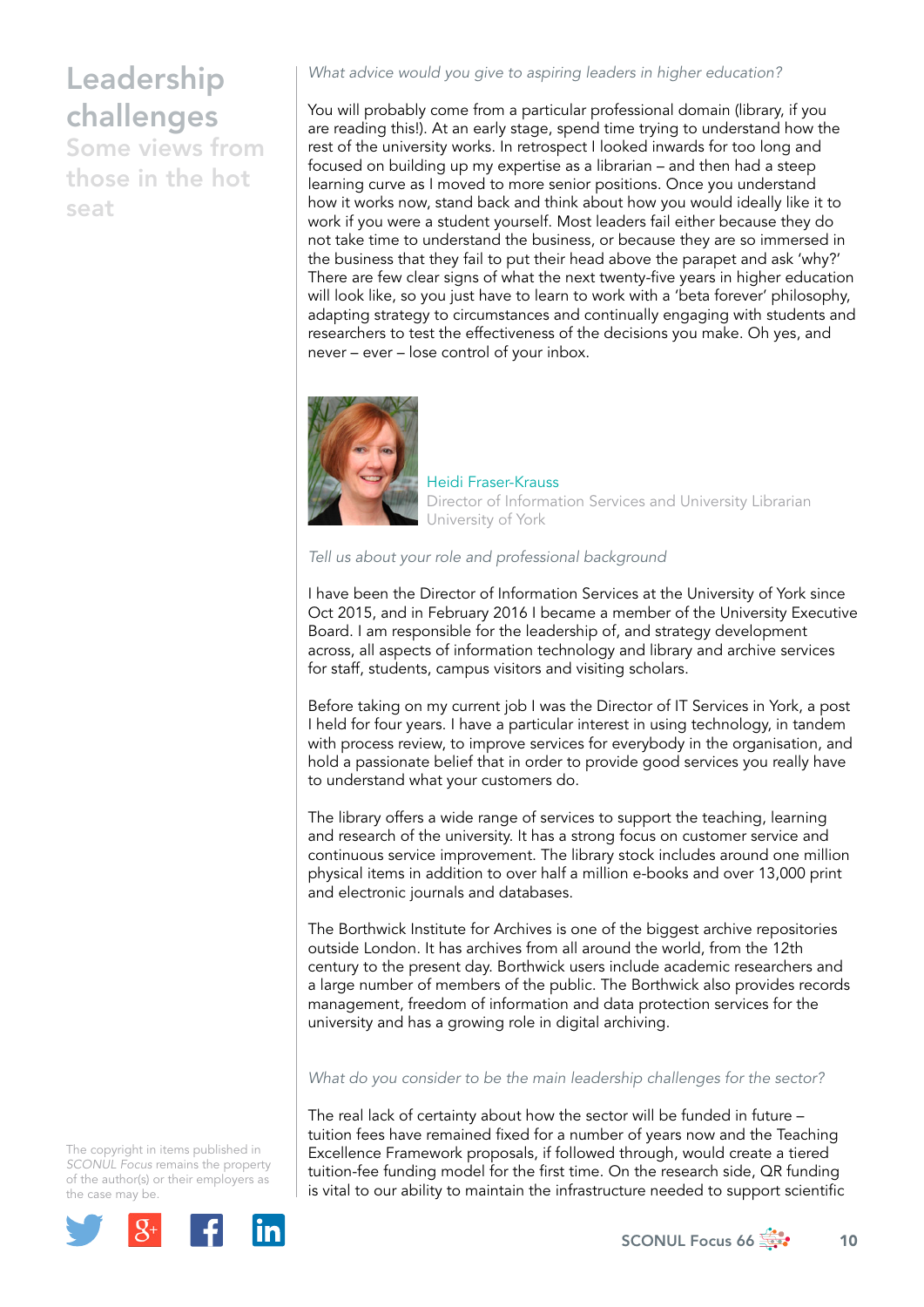Some views from those in the hot seat

research. If this were to go, or to be substantially watered down, 'big science' would really suffer.

Coping with the burden of compliance and regulation and the new threats posed by cyber security; research data management, REF requirements for open access, Tier 4 visa management, HESA returns, Prevent legislation, not to mention the old chestnuts of freedom of information and data protection – the list is endless and seems to grow in both complexity and number every year. On the cyber security front we face almost daily attacks from phishing; malware and the potential for a major data breach are always there.

Keeping the relationship between academic and support staff positive and productive. In a harsher funding environment and with increased regulation and compliance, academic staff can feel that support staff are trying to make their lives more difficult or are putting barriers in the way. It is essential that we do not start fighting amongst ourselves!

Last but not least, keeping up with student demand for study space, learning resources, and the pace of technology change.

### *How should librarians be responding to these challenges?*

I'm not sure that I can offer much by way of solutions to the sector-wide challenges I have outlined, nor can I identify specific things that librarians can do in response. I do, however, have some more general observations about librarians. It has been very interesting for me taking over the leadership of a library, as my background is IT, and although I have worked alongside librarians throughout my career in higher education, this is the first time I have had responsibility for a library service.

My first observation is that in order to ensure that they are listened to and understood, librarians need to engage much more with their peers in the other support services: estates, student pastoral and academic support, academic registry, IT services, alumni relations and finance are all vital to a library or its customers. All too often the library is seen as an expensive book-issuing service, and nothing more.

My second observation is that libraries are struggling to demonstrate their value to the sciences generally and to scientific research in particular. I believe librarians need to spend much more time understanding what scientists actually do, and what they need from a library service. In my experience (I am married to a professor of physics), credibility is key – anybody, particularly from central services, who does not appreciate the modus operandi of the sciences will be eaten for breakfast!

### *What advice would you give to aspiring leaders in higher education?*

I have a poster on my office wall that says 'If 'plan A' didn't work the alphabet has 25 more letters. Stay cool!' This gives me a great deal of comfort, especially after a bad day. I wholeheartedly believe that in turbulent times a flexible, what-can-we-try-now-approach is vital to survival and success.

In terms of other advice, I have found that working in partnership with others has brought me much more than protection for my position. After all, finding allies and people to support you is much easier if you reciprocate and are easy to work with. In a similar vein, I do not think of the budget I am allocated as mine, but as the university's, and my responsibility is to spend it to further the university's aims not the library's or mine. If this means giving some of it to another area to support a university goal, experience has taught me that this

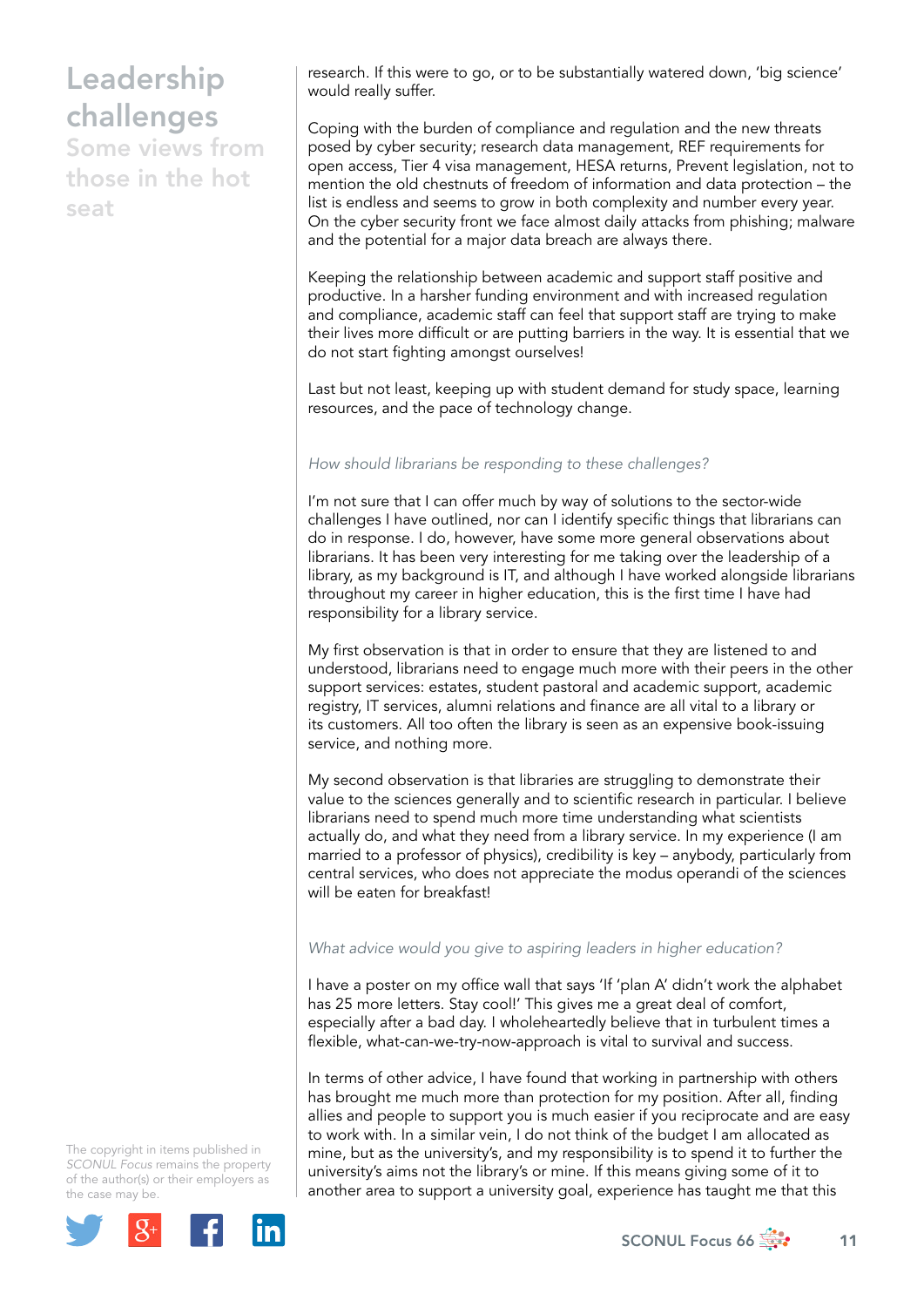Some views from those in the hot seat

brings more in the long run than arguing about why I should keep it. I have also noticed that my boss wants me to bring him solutions, not problems, and I encourage my staff to work in the same way. Complaining about why something does not work is much easier than coming up with a solution, but it won't get you promoted.

Finally, I have found that people work best if they are trusted and respected, regardless of their grade. I try very hard to treat everybody in the same way and have found that this earns me their respect and loyalty, which in turn generates good will and the ability to move mountains.



Cathal McCauley Librarian Maynooth University and St Patrick's College Maynooth

### *Tell us about your role and professional background*

I am Maynooth University and St Patrick's College Maynooth Librarian. St Patrick's College was established as a seminary over two hundred years ago and in 1968 it broadened its base to include lay students. In 1997 Maynooth University was established as an autonomous entity as part of the National University of Ireland. The library provides services to both Maynooth University (MU) and St Patrick's College. The university has 9,000 students and eight hundred staff and recently completed a major library extension.

For the last twenty years I have worked primarily in libraries and have also spent some time as a management consultant with a leading Irish professional services firm. My library work was quite varied and has included medical, business and company libraries. Since 2002 I have worked exclusively in academic libraries. In my first senior library role I was responsible for frontof-house services across five sites and three campuses at University College Dublin, and since then I have had a particular interest in the customer experience and how innovation can enhance it.

## *What do you consider to be the main leadership challenges in the sector?*

Doing more with less and developing staff to their full potential to meet our fast-changing needs are major challenges facing university libraries today. Student numbers are growing but resources are not keeping pace; as a result the need to innovate has never been greater. The key source of innovation is library staff. An ability to anticipate student and faculty needs and proactively meet and exceed them is essential. One of the requirements for this is the right skill set, for which recruitment cannot be the only approach – we must all continually develop and broaden our skills.

### *How should librarians be responding to these challenges?*

Doing less with more requires a varied approach, including being creative in our identification of areas for collaboration and sources of funding. Some of our newer roles, for example digital scholarship, are excellent opportunities for this, but many traditional resources such as special collections also present such opportunities. Staff development requires on the one hand having clear knowledge of the skills required, and on the other a sincere commitment to enabling staff to develop continuously to meet them. In many cases the